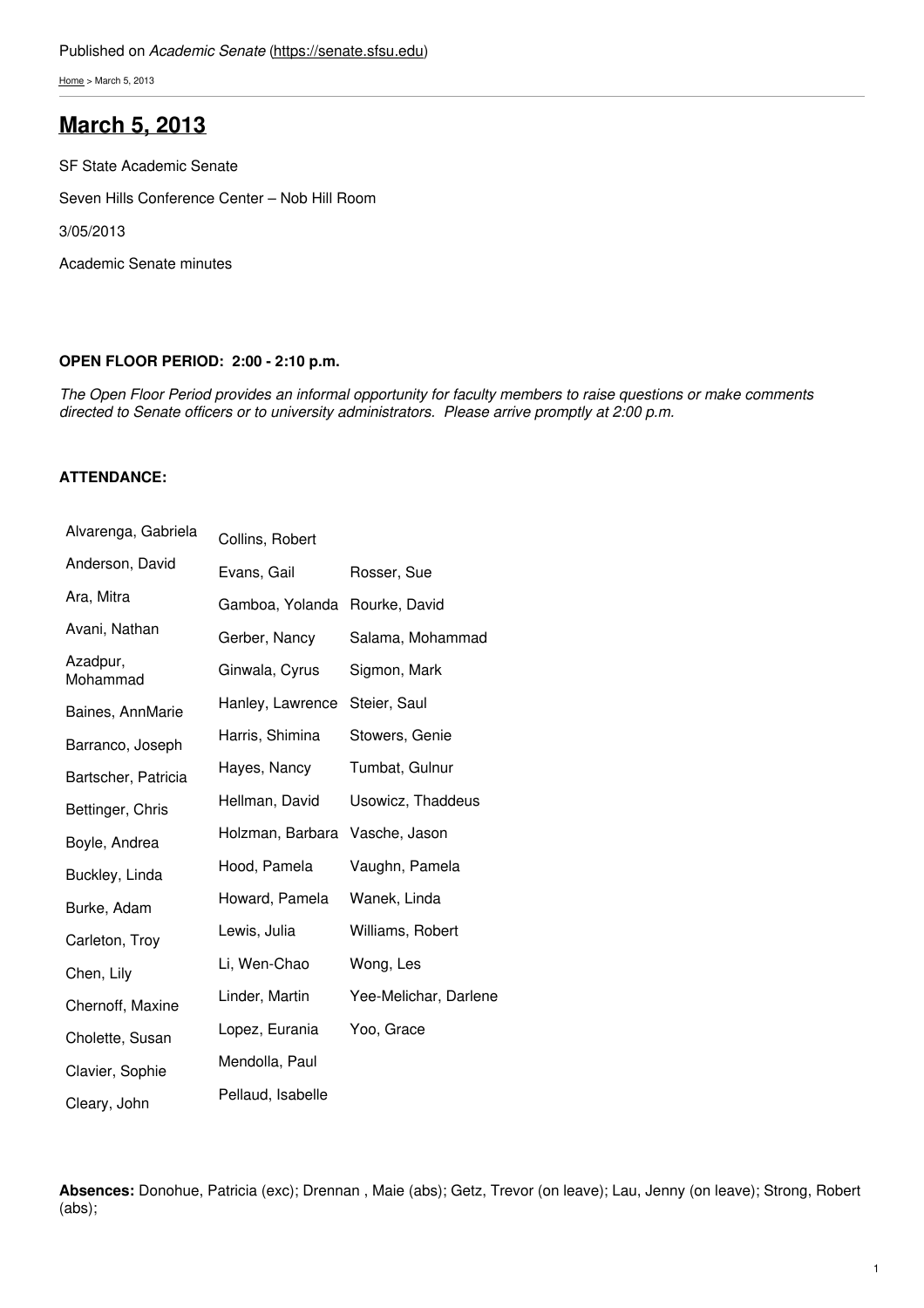## **CALL TO ORDER: 2:10 p.m.**

*With a quorum present, the meeting was called to order*

## **ANNOUNCEMENTS**

- (Hanley) Thank you Seven Hills for the authentic coffee cup size
- (Buckley) WASC is on campus on Wednesday and Thursday. Only one department has been invited (Public Administration). The faculty reception will most likely focus on assessment. Appreciation to those who assisted in the hosting and preparation.
- (Hanley) Follow the latest developments of the Academic Senate on Facebook. Senators are encouraged to "Like" SF State Academic Senate's Facebook page.
- 1. Approval of the Minutes for February 19, 2013
- This item was discussed. Moved by (Chair Hanley)
- The following points were made:
- 1. Minutes are approved as submitted by general consent.
- 1. Approval of the Agenda for March 5, 2013
- This item was discussed. Moved by (Chair Hanley)
- The following points were made:
- 1. Move (Chernoff) to amend the agenda by removing item #7 from the agenda, second (Rourke)
- 2. Item 7 is stricken by general consent
- 3. Agenda is approved as amended by majority vote.
- 1. Chair's Report
- This item was discussed. Moved by (Chair Hanley)
- The following points/highlights/themes were made:
- 1. WASC visit is underway this week, please participate.
- 1. Report: Standing Committee Chairs & CSU Senators—Brief Updates
- This item was discussed. Moved by (Chair Hanley)
- The following points were made:
- 1. APC (Chernoff) revising University Inter-Disciplinary policy; Academic freedom document review with General Council
- 2. CRAC (Stowers) Guidelines for Complementary Studies; Policy for guidelines around private funding are in progress; Gerontology, Chinese, and Recreation, Parks and Tourism all have proposals coming forward
- 3. FAC (Salama) Continuing to work with the policies before the senate and Hiring of Temporary Faculty; Online Teaching Evaluations (related to the survey);
- 4. SIC (Williams) With Phase 1 of APRC membership charge, Phase 2 of APRC and data collection approach will continue; Ombudsperson idea continues with a meeting with a representative from CSU San Marcos and Dean Monteiro as guests for researching this idea
- 5. SAC (Lopez) Parking & Transportation Report review with a possible resolution; Old policy review is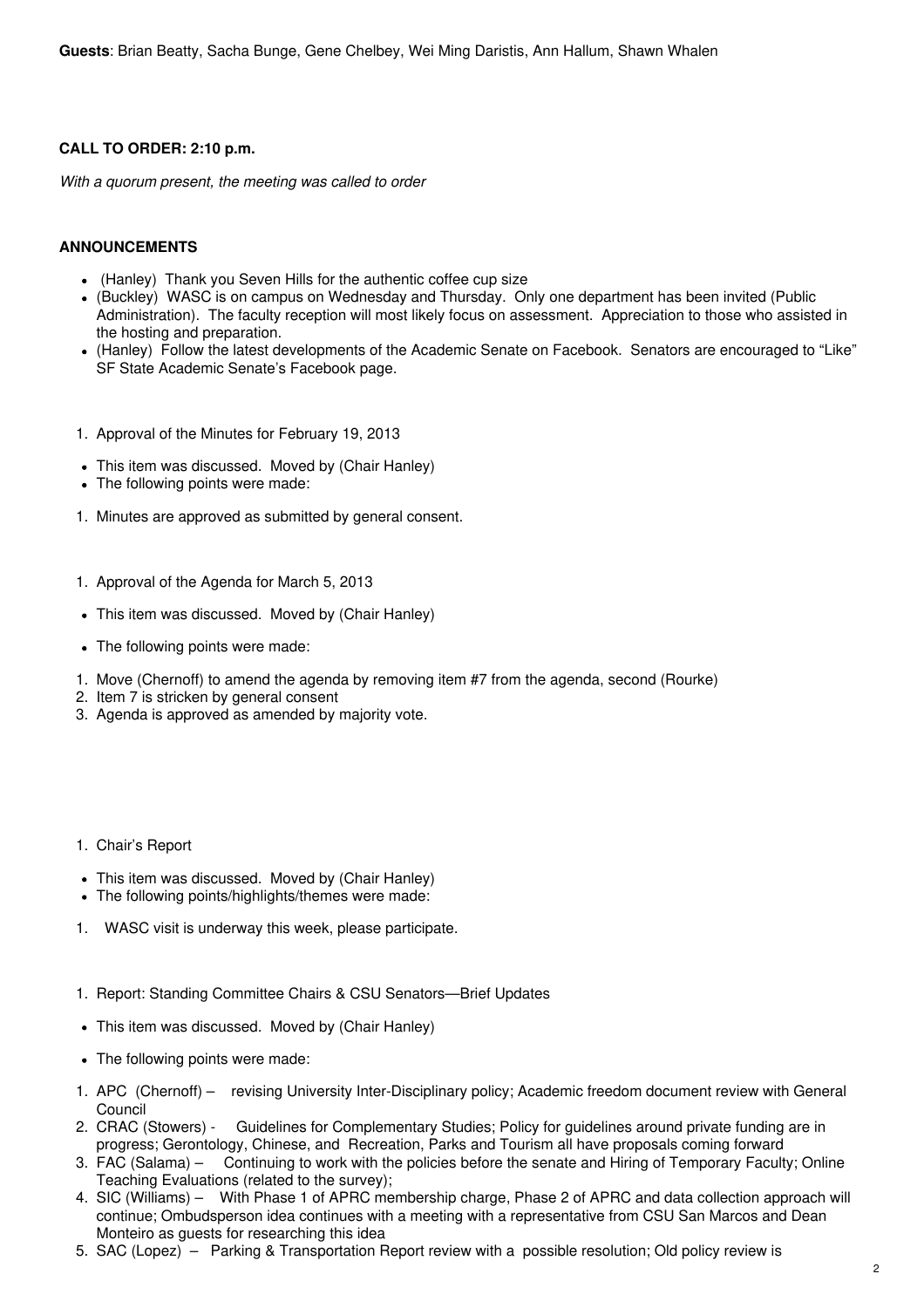progressing; ASI and Dean of Students related to advertising of student involvement

- 6. Statewide: (Boyle) On Thursday, March 7<sup>th</sup> from 12 PM 5 PM (Redwood City) a reading focusing on the "Campus as a Living Lab"; (Linder) Fiscal and Government Affairs Committee is reviewing AB 1306; (Yee-Melichar) Academic Affairs Committee is meeting next week; (1) Adressing Achievement Gaps, (2) Online Education Initiatives; (3) Resolutions on: Task Force CSU Tuition and Fees, Support for Graduate Programs, Support for Student Mental Health/Counseling, Executive Order Extended Education and Self-Support Programs;
- 1. Recommendation from Academic Senate Executive Committee: Proposed Resolution for the Presidential Investiture of Les E. Wong 13<sup>th</sup> President of SF State University, 1<sup>st</sup> Reading
- This item was discussed. Moved by (Yee-Melichar)
- The following points/highlights were made:
- 1. The resolution was presented and read before the body.
- 2. The item is adopted by acclimation
- 1. Recommendation from Faculty Affairs Committee: Proposed Revisions to the Evaluation of Tenured Faculty for Professional Development and Support, Policy #F11-241, 1<sup>st</sup> Reading
- This item was discussed. Moved by (Salama)
- The following points/Highlights were made:
- 1. Move (Hanley) to limit the discussion to 15 minutes
- 2. Motion adopted by general consent
- 3. Section 15.15 of the Unit 3 CBA referenced in relation to the proposed revision
- 4. Three options were presented to the senate body for the consideration of "all classes"
	- 1. "all classes" without further definition?
	- 2. "all classes" with definition of exceptions/exemptions
	- 3. "all classes" and if so, how many annually?
	- 4. Item will return to the senate body.
- 1. Recommendation from the Academic Policies Committee: Proposed Revisions to the University Interdisciplinary Committee Policy, 1<sup>st</sup> Reading
- This item was removed from the agenda
- 1. Recommendation from the Academic Policies Committee: Proposed Revisions to the Charge for the Center for Teaching and Faculty Development Advisory Board Policy, 1<sup>st</sup> Reading
- This item was discussed. Moved by (Chernoff)
- The following points/Highlights were made:
- 1. New Item #7
- 2. A question arose around when was the policy changed to remove the faculty orientation from the duties of CTFD?;
- 3. Item will return to the senate body
- 1. Recommendation from the Curriculum Review & Approval Committee: Proposed Revisions to the Masters in Physics with a New Concentration in Astronomy, 1<sup>st</sup> Reading
- This item was discussed. Moved by (Stowers)
- The following points/Highlights were made:
- 1. New Item #8
- 2. Revision of the curriculum rather than addition of new curriculum
- 3. Move (Hellman) to second reading, second (Vaughn)